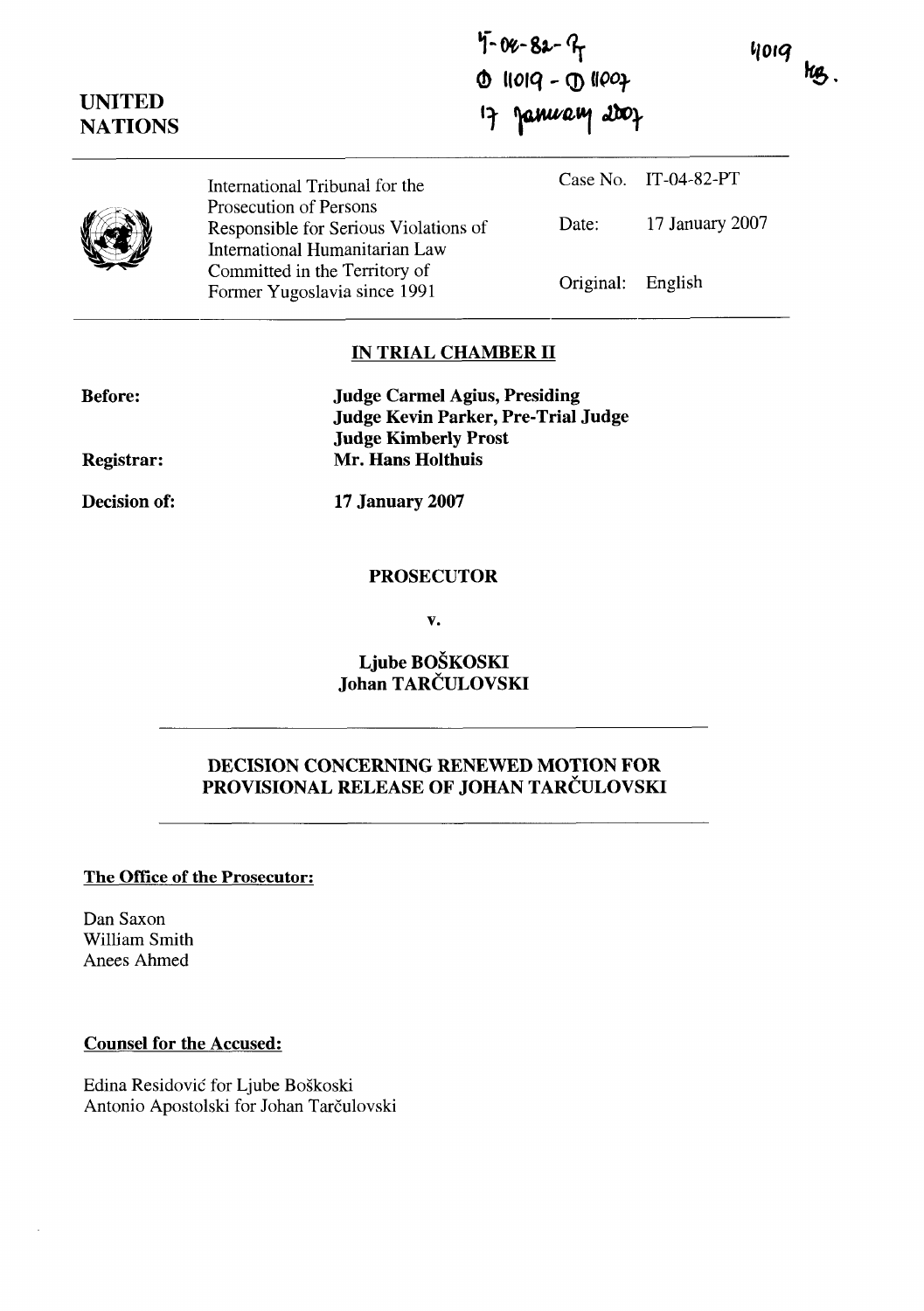#### 1. Background

1. This Trial Chamber ("Trial Chamber") of the International Tribunal for the Prosecution of Persons Responsible for Serious Violations of International Humanitarian Law Committed in the Territory of the Former Yugoslavia since 1991 ("Tribunal") is seised of "Johan Tarčulovski Second Motion for Provisional Release" ("Motion") filed confidentially on 1 December 2006 by Johan Tarčulovski ("Accused"). On 15 December 2006 the Prosecution filed confidentially a "Prosecution's Response to Accused Tarčulovski's Second Motion for Provisional Release with Confidential Annex A" ("Response"). The Prosecution objects to the Motion. It also requests permission to exceed the standard word limit in its Response. On 22 December 2006 the Accused filed a "Johan Tarčulovski Motion Seeking to Reply and Reply to the Prosecution's Response to the Second Motion for Provisional Release with Annexes from 1 to 4" ("Reply").

2. The Indictment against Ljube BoSkoski and the Accused was confirmed on 9 March 2005. On 2 November 2005 the Prosecution filed an "Amended Indictment". It charges the Accused with the crimes of murder, wanton destruction and cruel treatment committed in the course of an attack on the village of Ljuboten, in which the Accused is alleged to have been involved. On 14 March 2005 the Accused was arrested by the  $FYROM<sup>1</sup>$  authorities and subsequently transferred to the United Nations Detention Unit in The Hague.

**3.** On 18 July 2005 the previous Trial Chamber seised of the case gave a "Decision on Johan Tarëulovski's Motion for Provisional Release" ("Previous Decision"), in which it denied the Accused's motion. Even though the FYROM government had exhibited a cooperative attitude towards the Tribunal and it was in the process of implementing a witness protection law, the Chamber remained concerned about the ability of the FYROM authorities to actively protect witnesses. The Chamber found that the Accused had disclosed a will to obstruct the judicial process by, inter *alia,* failing to register a valid address and to attend scheduled meetings for investigative questioning. The Chamber regarded the presence of active supporters of the Accused in close proximity to victims and witnesses as presenting a concrete danger of interference with the administration of justice. It referred to an incident of the supporters successfully keeping police and the public from entering the village of Ljubanci, located nearby the place where the crimes charged in the Indictment had allegedly been comrnitted. On 4 October 2005 the Appeals Chamber

<sup>&</sup>lt;sup>1</sup> The Tribunal recognises that by resolution A/RES/47/225 of 8 April 1993, the General Assembly decided to admit as

a Member of the United Nations the State being provisionally referred to for al1 purposes within the United Nations as "The former Yugoslav Republic of Macedonia" pending settlement of the difference that had arisen over its name; Decision on Johan Tarčulovski's Interlocutory Appeal on Provisional Release, 4 October 2005 ("Appeals Decision"), footnote 34.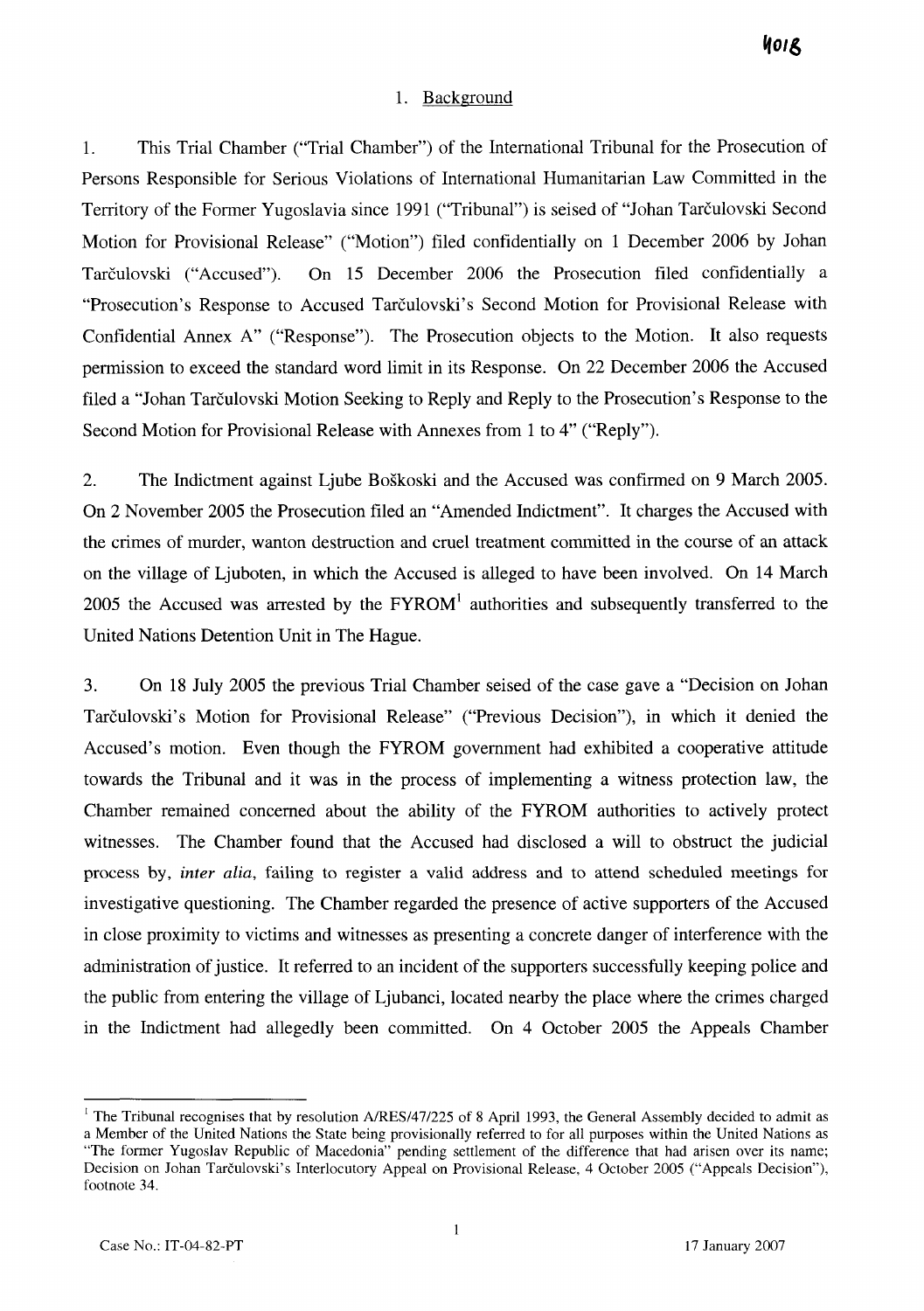dismissed an appeal lodged by the Accused against the Previous Decision ("Appeals Decision").<sup>2</sup> The Appeals Chamber found no error in the Trial Chamber's findings and it held, in relation to the Accused's conduct at the time of the Prosecution investigation, that it is certainly relevant to the question of provisional release whether an accused has shown a proclivity to take affirmative steps to evade detection by Tribunal authorities.<sup>3</sup>

4. On 12 December 2006 at a status conference the Parties were informed that it was anticipated that it might be possible to commence the trial at the end of March or in the first half of April 2007.<sup>4</sup>

#### 2. Submissions

**5.** The Accused requests provisional release and subrnits that since the time of the Previous Decision there has been a material change in circumstances relevant to his application. He submits that the Government of FYROM issued a new guarantee whereby it undertakes to ensure the Accused's retum from provisional release with a 48-hour notice and to arrange for his surveillance by police. The Accused further subrnits that the FYROM has recently obtained the status of a statecandidate for accession to the European Union. He states that a law on witness protection has become fully operational and is used by FYROM courts. The Accused points out that after the filing of the Previous Decision there have been no attempts to influence witnesses and that only less than *5* per cent of the Prosecution witnesses have requested protective measures. He submits that he and his wife are expecting a baby. The Accused also refers to the fact that the trial is not likely to commence before 2008. He requests the Charnber to hold a hearing on the issue of his provisional release.

6. The Prosecution opposes the Motion arguing that the new guarantee by the Government of FYROM does not explain how it will fulfil its undertakings. The Prosecution points out that, in view of the Accused's allegedly ongoing influence over his supporters who live and operate in close proximity to the places of residence of witnesses and his demonstrated determination to avoid contact with representatives of the FYROM judiciary and members of the Prosecution during the pre-Indictment period, the new State guarantee provides no sufficient assurance that he will not interfere with potential witnesses and will not abscond. The Prosecution, relying on a statement by an investigator, submits that many FYROM Government officials are openly hostile to the Tribunal and that there has been a change of government of FYROM by which the VMRO-DPMNE political Party, to which the Accused belongs, has assumed to power. The Prosecution contends that this

 $\boldsymbol{\delta}$ <sup>2</sup> Ibid.

**Ibid.** para 15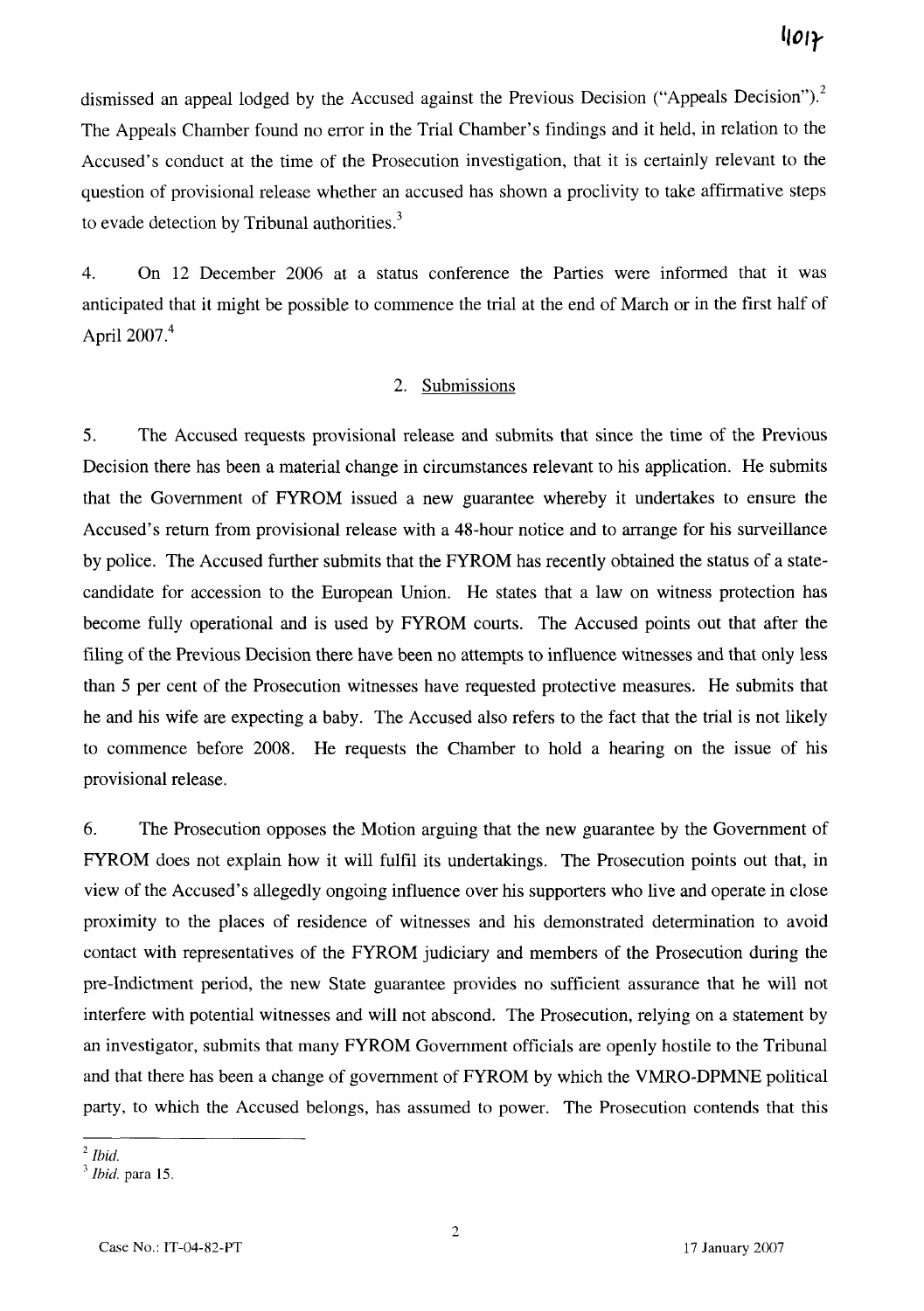may well adversely affect the readiness of the present Govemment to render assistance to the Tribunal as stipulated in the State guarantee. As regards the new law on witness protection, the Prosecution refers to a decision of 29 June 2006 on provisional release conceming the Accused BoSkoski *("Bofkoski* Decision"), in which the Trial Chamber held that the introduction of the new law did not constitute a material change in circumstances sufficient to justify a reconsideration of the relevant findings in its previous decision.<sup>5</sup> The Prosecution reiterates that the Accused has a propensity to indulge in violent and criminal conduct and refers to an attack in which he allegedly participated on 14 March 2005. $^{6}$  The Prosecution submits that a witness working in the FYROM Government recently refused to maintain any contact with the Prosecution after having received threats from members of the FYROM police and members of the VMRO-DPMNE party.<sup>7</sup> The Prosecution states that many witnesses sought to defer their decision regarding protective measures until the results of the FYROM national elections of July 2006, as they allegedly feared that the assumption of power by the VMRO-DPMNE would give rise to serious concerns regarding their safety should they testify in these proceedings. The Prosecution argues that the pregnancy of the Accused's wife is a factor which mitigates against the likelihood of his retum from provisional release, if granted. The Prosecution submits that the Accused has received copies of the statements of al1 witnesses who will testify against him and it contends that he now has an even greater incentive not to return from provisional release and that the likelihood of witness intimidation has increased. Finally, the Prosecution opposes to the Accused's request for an oral hearing.

7. In the Reply the Accused submits that neither he, nor any of his colleagues, has ever attempted to influence witnesses. He states that he has no supporters among former colleagues in the FYROM police and he did not hold any significant post in the police. As regards the VMRO-DPMNE party, the Accused submits that the leaders of the party have changed. The Accused contends that the Prosecution has not provided evidence that the witness it referred to in its Response ceased to co-operate with the Prosecution because of alleged intimidation. He further submits that there is no basis for the Prosecution's contention that more witnesses are likely to seek protective measures because the VMRO-DPMNE has returned to power. The Accused points out that that party has been in power since July 2006 and yet there have been no cases of witnesses requesting protective measures. With reference to the recent information that the trial is to commence in April 2007, the Accused contends that this is not yet certain.

Status conference, 12 December 2006, Transcript page 211.

Reference is made to: Decision on Second Motion for Provisional Release, para 49.

 $6$  Annex A to the Response, pp 3-4.

Response, para 27.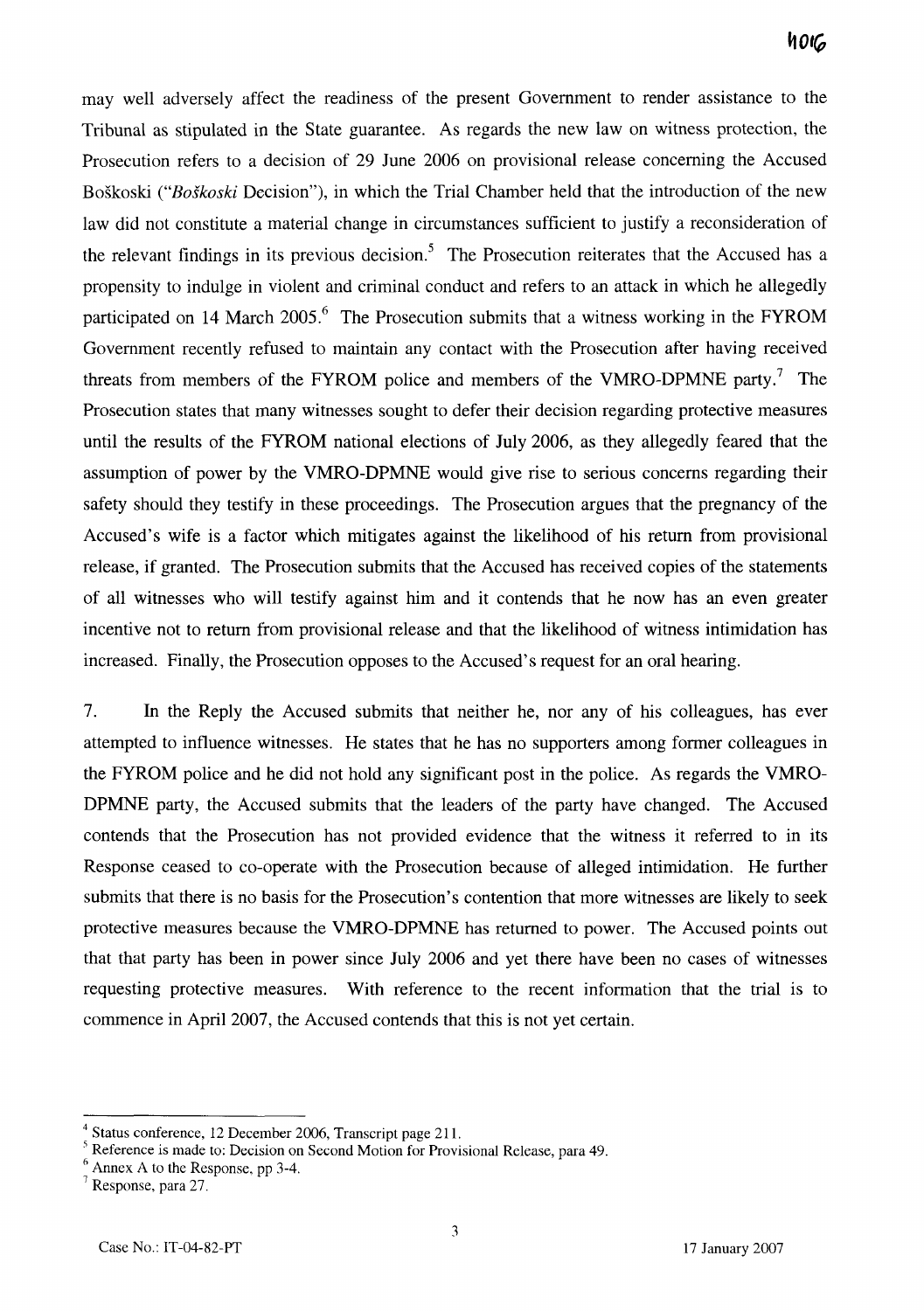#### 3. Law

# **8.** Rule 65 of the Rules reads, in so far as relevant:

(A) Once detained, an accused may not be released except upon an order of a Chamber.

(B) Release may be ordered by a Trial Chamber only after giving the host country and the State to which the accused seeks to be released the opportunity to be heard and only if it is satisfied that the accused will appear for trial and, if released, will not pose a danger to any victim, witness or other person.

9. The Appeals Chamber has indicated a non-exhaustive set of factors to be considered when assessing whether an accused will appear for trial: that the applicant is charged with serious crirninal offences and, if convicted, is likely to face a long prison term; the circumstances in which he surrendered; the degree of co-operation given by the authorities concerned; that the relevant government has given guarantees that the accused will appear for trial and observe the conditions set for his provisional release; whether the accused held very senior positions, so far as it is relevant to the weight of governmental guarantees; that the applicant has given a persona1 guarantee to abide by the conditions set for his provisional release; the likelihood that the relevant authorities will rearrest the accused should he decline to surrender at the time the Accused will be tried - so far as that can be predicted in the present circumstances; and whether the accused has agreed to be interviewed by the Office of the Prosecutor. $<sup>8</sup>$  The Tribunal's jurisprudence indicates that there</sup> should be a "material change in circumstances" which would justify reconsideration of a renewed motion for provisional release.<sup>9</sup> The burden of proof remains on the Accused to satisfy the Chamber that he will appear for trial and, while released, will not pose a danger to any victim, witness or other person.<sup>10</sup> Indeed, the absence of any power in the Tribunal to execute its own arrest warrants and its need to rely on local or international authorities to effect arrests on its behalf has the practical consequence that an applicant for provisional release must have a clear and strong case to satisfy the Trial Chamber that he will appear for trial if released.<sup>11</sup>

<sup>&</sup>lt;sup>8</sup> Prosecutor v. Nikola Šainović and Dragoljub Ojdanić, Case No.: IT-99-37-AR65, Decision on Provisional Release, 30 October 2002, para 6.

<sup>9</sup>*Prosecutor v. Fatmir Limaj et al.,* Case No.: IT-03-66-T, Decision on Defence Renewed Motion for Provisional Release of Fatmir Limaj, 26 October 2005 *("Limaj* Decision"), para 8, referring to *Prosecutor v. Milan MartiC,* Case No.: IT-95-11-PT, Decision on Second Motion for Provisional Release, 12 September 2005, para 16.

<sup>&</sup>lt;sup>10</sup> Limaj Decision, para 8; see Prosecutor v. Milan Martić, Case No.: IT-95-11-AR65, Decision on Application for Leave to Appeal, 18 November 2002, and *Prosecutor v. Prlić et al*, Case No.: IT-04-74-AR65.1, 65.2, 65.3, Decision on Motions for Re-consideration, Clarification, Request for Release and Applications for Leave to Appeai, 8 September 2004, para 28.

**<sup>11</sup>***Prosecutor v. Zdruvko Tolimir et al.,* Case No.: IT-04-80-PT, Decision Concerning Motion for Provisional Release of Milan Gvero, 19 July 2005, para 8; *see Prosecutor v. Radoslav Brdunin und Momir Talic',* Case No.: IT-99-36-PT, Decision on Motion by Radoslav Brdanin for Provisional Release, 25 July 2000, para 18.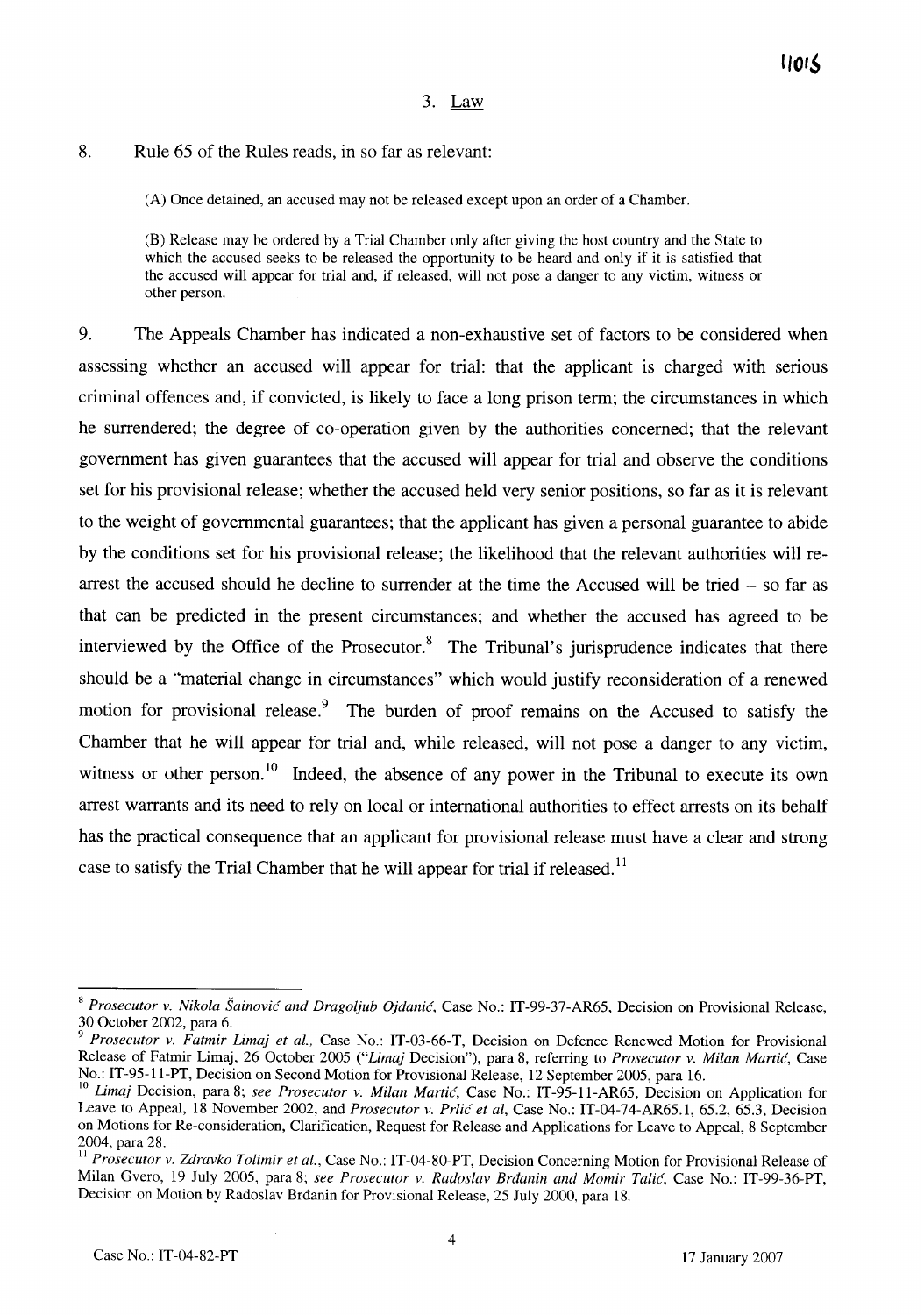### 4. Discussion

10. The Accused requested that a hearing be held in relation to the Motion. The Trial Chamber notes that the Parties' submissions are accompanied by an abundance of documents. They exhaustively cover issues relevant to the examination of the Motion. Therefore, the Chamber finds it unnecessary to hear additional oral submissions.

11. On 7 December 2006 the authorities of the host country informed the Tribunal that they had no objections in respect of the provisional release of the Accused. On 30 November 2006 the Government of the FYROM provided "Guarantees for the provisional release of the accused Johan Tarčulovski", which are attached as Annex 1 to the Motion. The Trial Chamber therefore considers that the requirement of giving the host country and the State to which the accused seeks to be released the opportunity to be heard, set forth in Rule 65(B) of the Rules, is satisfied.

12. The seriousness of the offences charged was assessed in the Previous Decision. The Trial Chamber reaffirms the previous Chamber's position that the Accused, if convicted, may face a lengthy prison sentence.<sup>12</sup> This factor is of relevance to the assessment of the Accused's incentive to flee. The amendments to the Indictment that were made after the date of the Previous Decision were not such as to affect the conclusion as to seriousness.<sup>13</sup> Further, there is no need for revisiting the previous Chamber's finding on the pre-Indictment behaviour of the Accused.<sup>14</sup> The Accused's evasive conduct at the time when attempts were made by the Prosecution to contact him gives rise to concerns about his preparedness to voluntarily return for trial, if released.<sup>15</sup> The Accused has not submitted his personal guarantee. He appears to reiterate the declaration he offered in his previous motion for provisional release,  $16$  that he would return for trial and not in any way interfere with any victims and witnesses, and that he would fully abide by al1 conditions ordered by the Trial Chamber.<sup>17</sup> The Trial Chamber dealing with the previous motion held that the other evidence presented before it diminished the value of the guarantee.<sup>18</sup>

13. The Accused relied in the Motion on the argument that the trial was unlikely to commence before 2008.<sup>19</sup> After the Motion was filed, the Parties were informed about the "expectation that it

 $^{12}$  Previous Decision, para 20.<br> $^{13}$  Amended Indictment, 2 November 2005.

Theorem Interaction, para 21.<br>
<sup>15</sup> See Appeals Decision, para 15.<br>
<sup>15</sup> See Appeals Decision, para 15.<br>
<sup>16</sup> Motion, para 20.<br>
<sup>17</sup> Motion Filed by the Defence of Johan Tarčulovski Requesting Provisional Release of Accus 2005, paras 2-4; Previous Decision, para 5.<br><sup>18</sup> Previous Decision, para 23.

 $19$  Motion, paras 21, 22 and 24.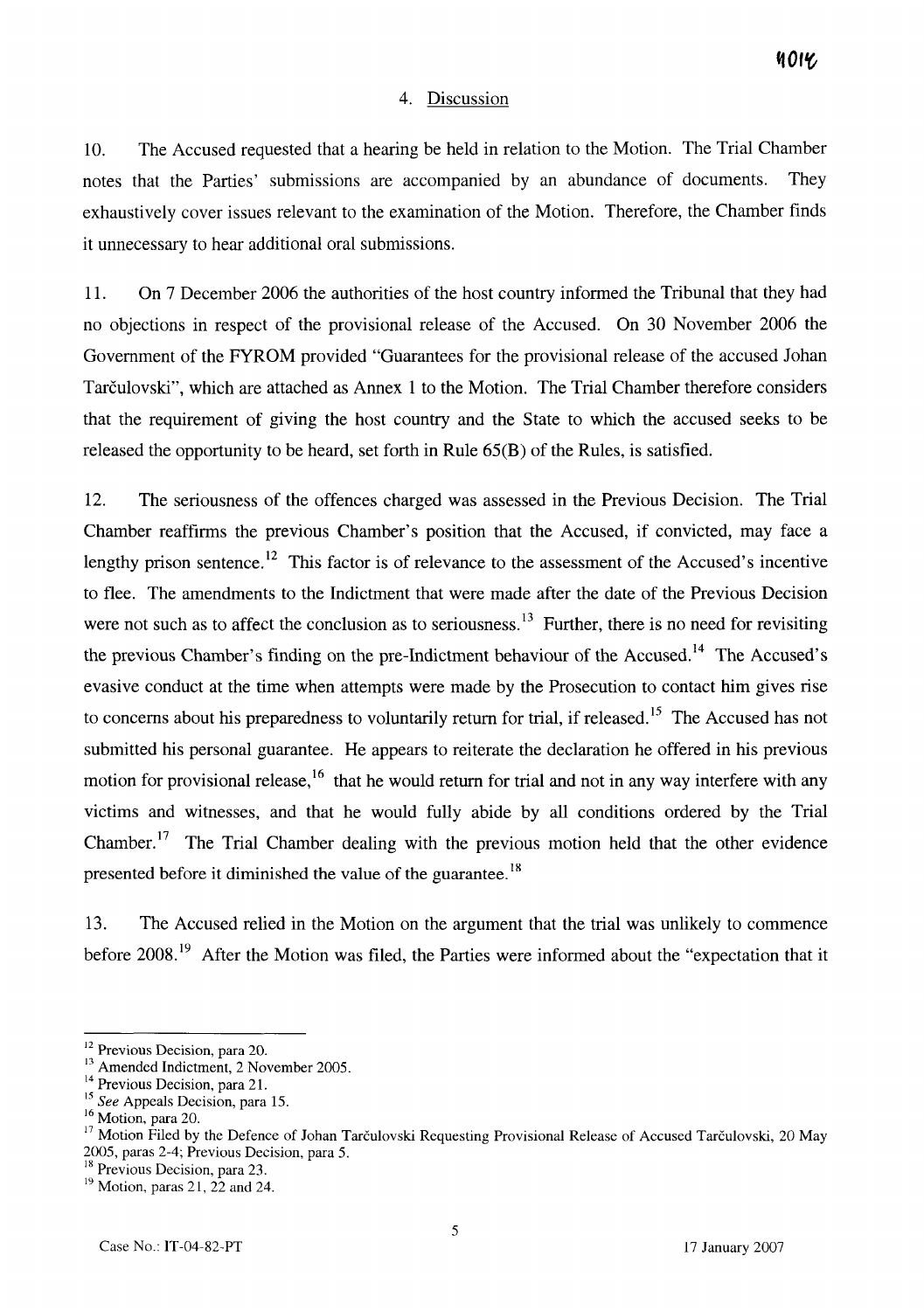might be possible to commence the trial at the end of March or in the first half of April".<sup>20</sup> In the Reply, the Accused acknowledges that it is highly probable that the trial will start in April2007, but observes that it is not certain.<sup>21</sup> The Trial Chamber notes that the exact date of commencement of trial has not yet been determined, but that procedural orders made in December 2006 in the present Mrkšić et al trial provide for the final submissions of the parties in that case to be completed at the beginning of March 2007. The expectation is that the trial of the Accused will follow the Mrkšić et al trial. There is no appearance of circumstances that might significantly delay the expected time of commencement of trial. The Trial Chamber reiterates that, as discussed in the Previous Decision, before his transfer to the Tribunal, the Accused actively tried to make it impossible for the Prosecution and FYROM authorities to contact him, including through steps like selling his mobile phone number and failing to register a valid address.<sup>22</sup> The previous Trial Chamber specifically referred to this conduct of the Accused and its relevance to the analysis of a risk of delay of the judicial process.<sup>23</sup> In view of the prospect of an imminent commencement of trial, the Accused's demonstrated proclivity to take such steps is of particular significance to the assessment of the risk of delay of the judicial process. Should the Accused make sirnilar attempts to avoid contact with the relevant authorities, if released, there is a clear prospect that it may become impossible for those authorities to ensure his return within the limited time that would remain once the trial date is fixed. In the circumstances, this risk militates strongly against granting provisional release in this instance.

14. The Accused argues that the new guarantee by the FYROM Govemment constitutes a "material change in circumstances", as required in the jurisprudence of the Tribunal. It is the understanding of the Chamber that the new guarantee contains provisions that were not included in the guarantee provided for the purposes of the previous motion for provisional release. The new assurances by the FYROM Government include an undertaking to ensure the return of the Accused for trial within 48 hours from notification and police surveillance. The Chamber also takes note of the guarantee to prevent the Accused from contacting or otherwise interfering with witnesses. $^{24}$ The Accused appears to suggest that the Government's preparedness to observe its undertakings is strengthened by a recent decision to award the FYROM the status of a candidate for accession to the European Union. The Trial Charnber is satisfied that the guarantee provided by the Government of the FYROM addresses some of the concerns expressed in the Previous Decision. It notes, however, that the additional assurances made by the Government in this instance do not materially

<sup>&</sup>lt;sup>20</sup> Status conference, 12 December 2006, Transcript page 211.<br><sup>21</sup> Reply, para 31.

<sup>2</sup>**<sup>1</sup>***Reply, para* **3** *1.* <sup>22</sup>*Appeals Decision, para 15; Previous Decision, para 27; Annex A to the Response, pp 2-3.* 

**<sup>23</sup>***Previous Decision, para 27.* <sup>24</sup>*Annex 1 to the Motion.*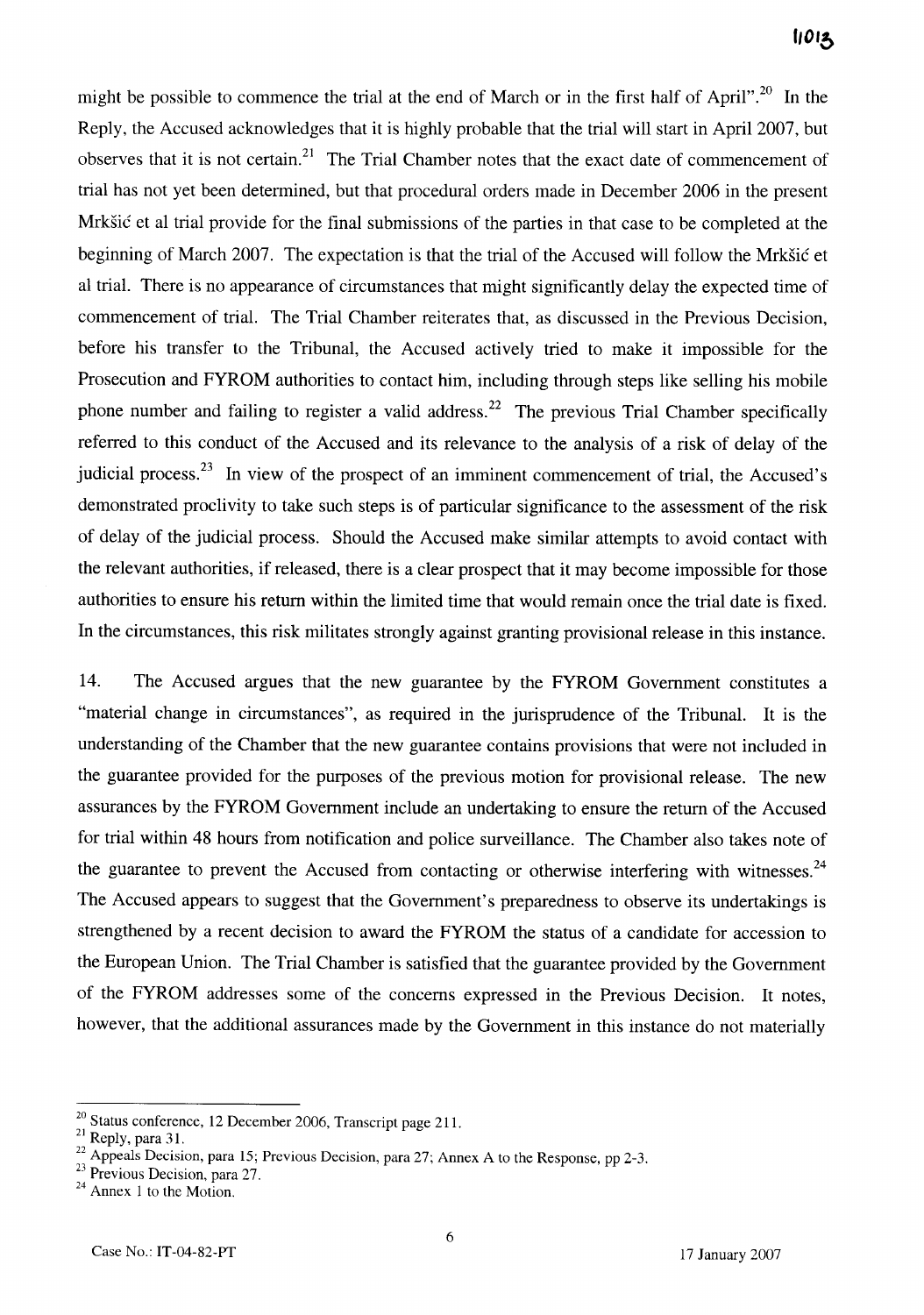differ from those already made before the previous Chamber.<sup>25</sup> The newly acquired candidate status of the FYROM is a factor that may increase the readiness of that state to co-operate with the Tribunal, but that has yet to be demonstrated. In any event, it does not constitute a material change in circumstances when compared with those prevailing at the time of the Previous Decision. The award of the candidate status was announced on 17 December  $2005^{26}$  and thus only five months after the Previous Decision was given. That status is a step in a long-term process, a process which was a matter of public knowledge at the time of the Previous Decision. The report on which the Defence relies in this connection refers to the implementation by the FYROM of the relevant Stabilisation and Association Agreement "since 2001".<sup>27</sup> It is thus apparent that at the time of the Previous Decision the FYROM was publicly pursuing a policy which involved an avowed willingness to comply with its international obligations, including co-operation with the Tribunal. Nonetheless, the Trial Charnber takes note of this development, by which the candidate status has been awarded to the FYROM as it constitutes a formal recognition of the relevant position of the FYROM and because, necessarily, that matter was not known or considered at the time of the Previous Decision.

15. The Prosecution contends that the new guarantee by the FYROM Government should not be accepted as reliable in view of the hostility allegedly displayed towards the Tribunal by many officials from that government and the return to power of the political party to which the Accused belongs. The Accused claims that the party has changed, but has neither sufficiently substantiated this contention, nor demonstrated the relevance of the alleged change. In the view of the Trial Chamber the presence of the Accused's party fellows in the FYROM Government may well affect the Government's preparedness to CO-operate with the Tribunal in matters relating to the release of this particular Accused, if the Motion is granted. The Charnber cannot conclude on the material before it that this is necessarily so, but the facts identified leave the Chamber unable to be satisfied by the Accused (who carries the burden of proof) that the Chamber can be confident that the Tribunal can expect effective and timely co-operation by the Government in respect of the return for trial of this particular Accused should the Motion be granted. As regards the allegedly hostile officials, the Prosecution refers to a statement by its investigator. According to the statement, a number of requests for assistance submitted by the Prosecution to the competent body of the FYROM Government have not been dealt with. The investigator further stated that the President of a local court denied the Prosecution's request for access to certain court files, despite a prior approval to that request by the Government. The statement also describes an incident where an

<sup>&</sup>lt;sup>25</sup> Previous Decision, paras 24 and 32.<br><sup>26</sup> Annex 3 to the Motion.

<sup>&</sup>lt;sup>27</sup> Annex 3 to the Motion.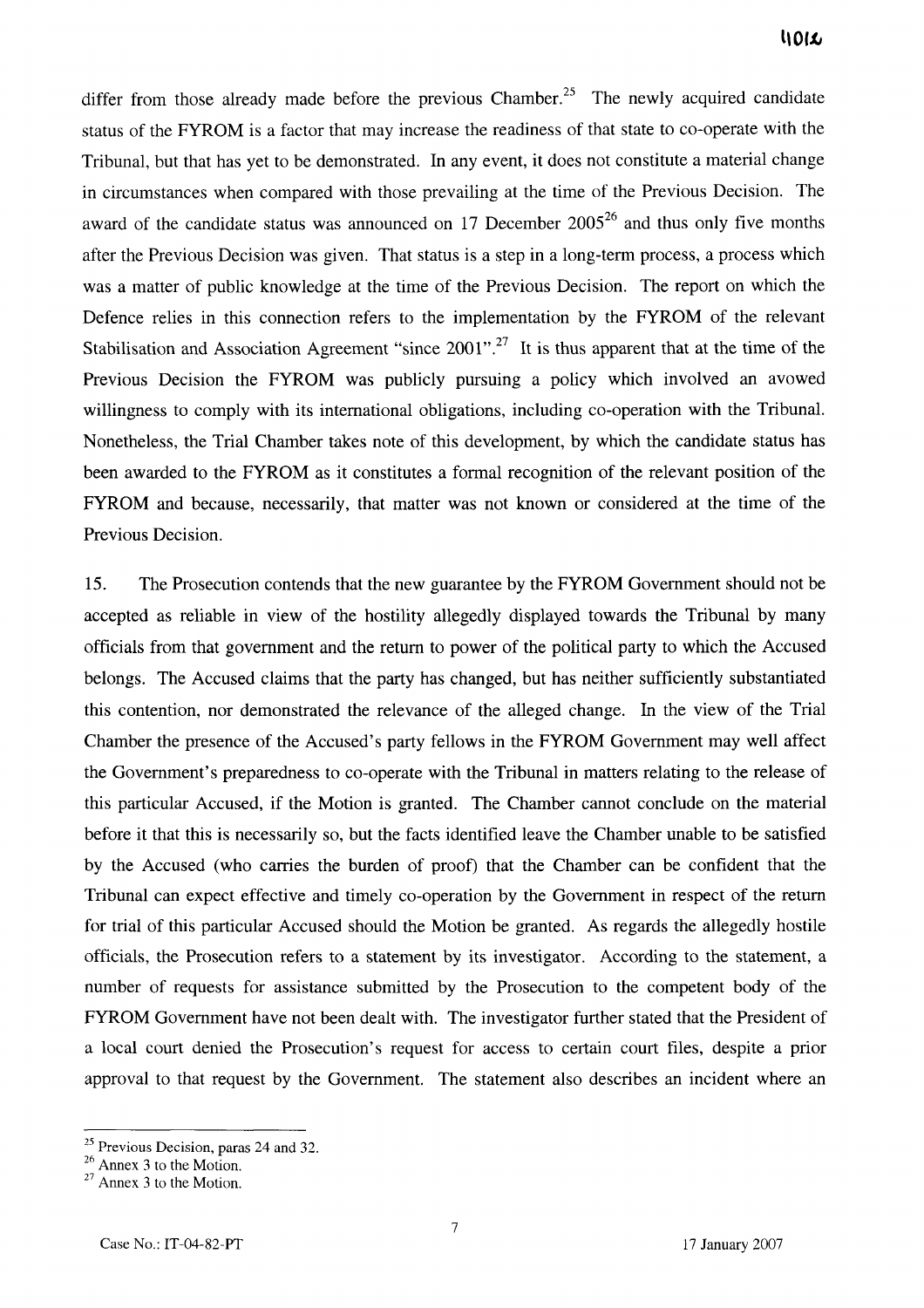officia1 in the Ministry of Interior attempted to obstmct the Prosecution's access to the government archives. The Prosecution was able to access the relevant material only after an intervention by the Ministers of Justice and of Interior.<sup>28</sup> The Prosecution has not demonstrated that "many officials" of the FYROM Government disclose hostility towards the Tribunal. The statement relied on by the Prosecution refers particularly only to a President of a court and a government official. In both of these cases, high-level officials clearly demonstrated a CO-operative attitude towards the Tribunal by either approving a request of the Prosecution, or intervening when its request was refused. The Charnber is not able to reach satisfactory conclusions about other requests for assistance whch it is said have not been dealt with. Al1 in al1 these matters are of little relevance to a general assessment of the FYROM Government's ability and readiness to fulfil its obligations relating to this particular Accused, should provisional release be granted. The Chamber also notes that the practical ability of the FYROM Government to control "what actually happens on the ground" was considered by the previous Trial Chamber. $^{29}$ 

16. The Accused argues that the new law on witness protection is now being applied by FYROM courts and it appears to be his position that the new law will prevent interference with witnesses. However, the Motion does not sufficiently demonstrate how the application of the new law could effectively avert the risk of interference in the present case. It is not clear from the Accused's submissions whether, and if so how, the new law would guarantee protection to Tribunal witnesses. In addition, the Prosecution contends that the implementation of the new law is to be effected by a ministry in which former colleagues of the Accused are employed.<sup>30</sup> The Accused denies any current connections with that ministry and contends that none of his colleagues has attempted to influence or intimidate witnesses or victims.<sup>31</sup> The Accused does not, however, deny that former colleagues are employed by that ministry. That being so, it cannot be ruled out that, for this reason, witnesses may not be prepared in this case to seek protection from that ministry. The Trial Chamber subscribes to the assessment of the efficiency of the new protection mechanism made in the *Boškoski* Decision,<sup>32</sup> while noting that as the Accused did not hold a post comparable in seniority with that of Ljube Boškoski, $^{33}$  the potential influence of his colleagues with respect to witness protection may be less significant. In any event, while the introduction of the new law on witness protection and the steps so far taken to implement it are factors that are capable of giving at least some additional support for reliance on the Guarantee of the FYROM Government, and which may reduce, at least to some extent, the risk of interference with witnesses in this case, in the

<sup>&</sup>lt;sup>28</sup> Annex A to the Response, pp 8-9.<br><sup>29</sup> Previous Decision, para 24.

<sup>&</sup>lt;sup>30</sup> Response, para 21; Annex A to the Response.<br><sup>31</sup> Reply, para 26. *32 Boškoski* Decision, para 49.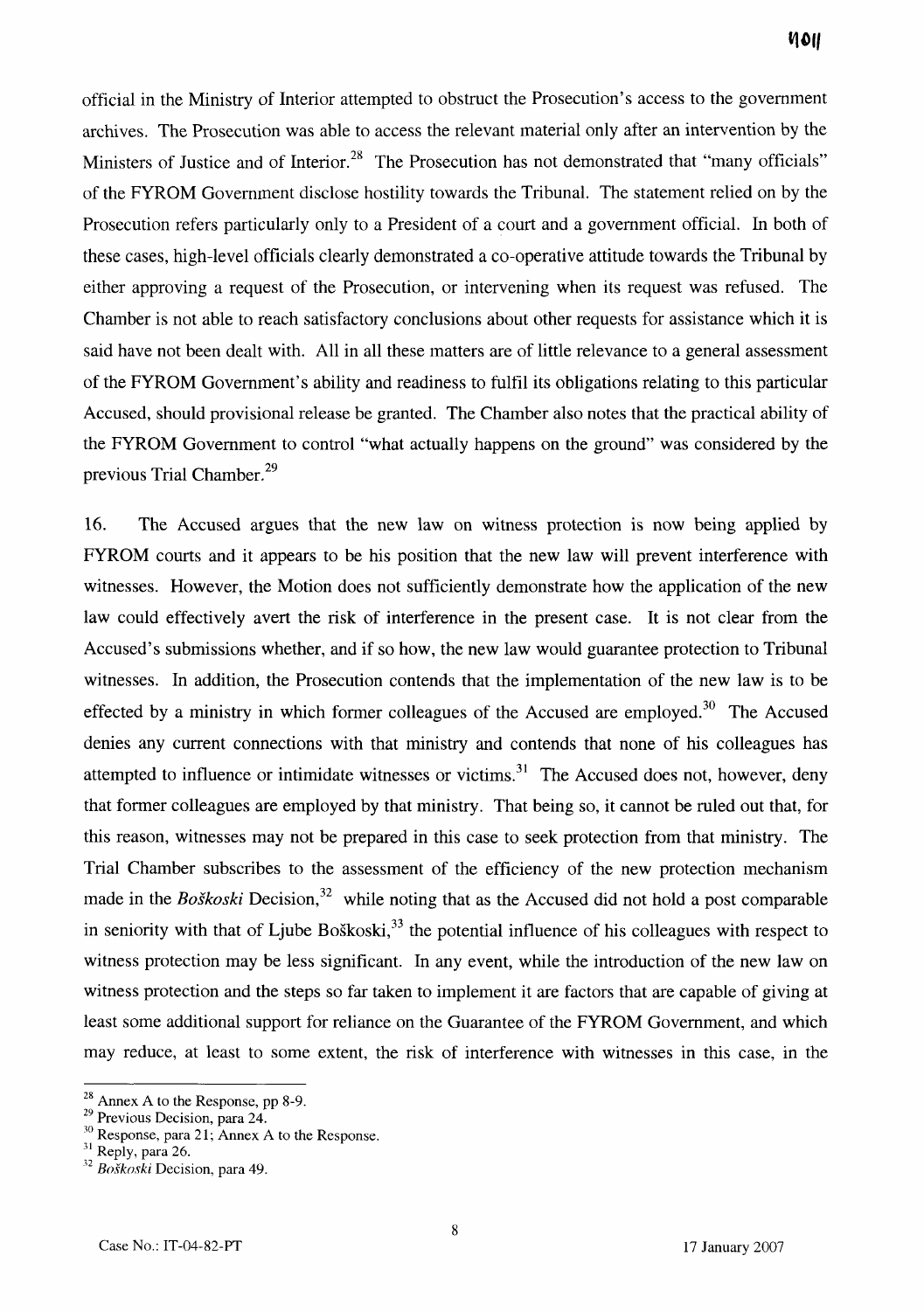circumstances neither of these matters can be regarded as constituting a material change in circumstances, whether taken separately or considered together.

17. The Prosecution also submits that a witness ceased to CO-operate with it after having received threats. However, from the statement of an investigator, on which the Prosecution relies, it appears that the alleged threats concerned a statement that witness had given in respect of Ljube Boškoski.<sup>34</sup> While the Accused and Ljube Boškoski are co-accused, there is no evidence that the Accused or persons acting on his behalf were involved in this incident. Indeed it is the contention of the Accused that neither he, nor any of his colleagues, has attempted to interfere with witnesses. The contrary is not established. The Prosecution further submits that the Accused continues to have influence on his supporters and that they live in proximity to places where witnesses reside. In this connection the Prosecution relies on a press article published in October 2005 dealing with the conduct of a group of supporters of a football team, who, at matches, hoisted banners expressing their support for the Accused. The article indicated that the members of this group were "constantly mobilised" to obtain funds for the Accused and his wife. The article describes the dissatisfaction of the group members with the Previous Decision and, in particular, with the finding that they might attempt to influence witnesses. The leader of the group is quoted as stating in the article that they would not interfere with witnesses, nor would they do anything that might be harmful to the interests of the  $Accused.<sup>35</sup>$  Therefore, even though the article does show that the members of the group were actively supporting the Accused in October 2005, and there is nothing to suggest that their attitude towards him has changed since that time, the statement of the club leader is uncontradicted. There is no evidence that group members have approached witnesses that are expected to testify in this case, or victims of the crimes charged in the Indictment. The Trial Chamber takes note of the findings regarding this issue made in the Previous Decision. Evidence was then adduced concerning, inter alia, a blockade of the FYROM authorities and calls to arms on behalf of the Accused.<sup>36</sup> On the basis of this evidence, the previous Trial Chamber found that the presence of active supporters of the Accused in close proximity to victims and witnesses was regarded as a concrete danger of harm to victims and witnesses, and of interference with the administration of justice. There is no evidence of further occurrences of similar conduct. Nonetheless, given the occurrence of such acts at that time, the possibility of interference with the administration of justice by supporters of the Accused cannot be discounted. It is not shown,

<sup>&</sup>lt;sup>33</sup> Reply, para 22.<br><sup>34</sup> Annex A to the Response, pp 6-7.<br><sup>35</sup> Annex 7 to Annex A to the Response. <sup>36</sup> Previous Decision, paras 30-31.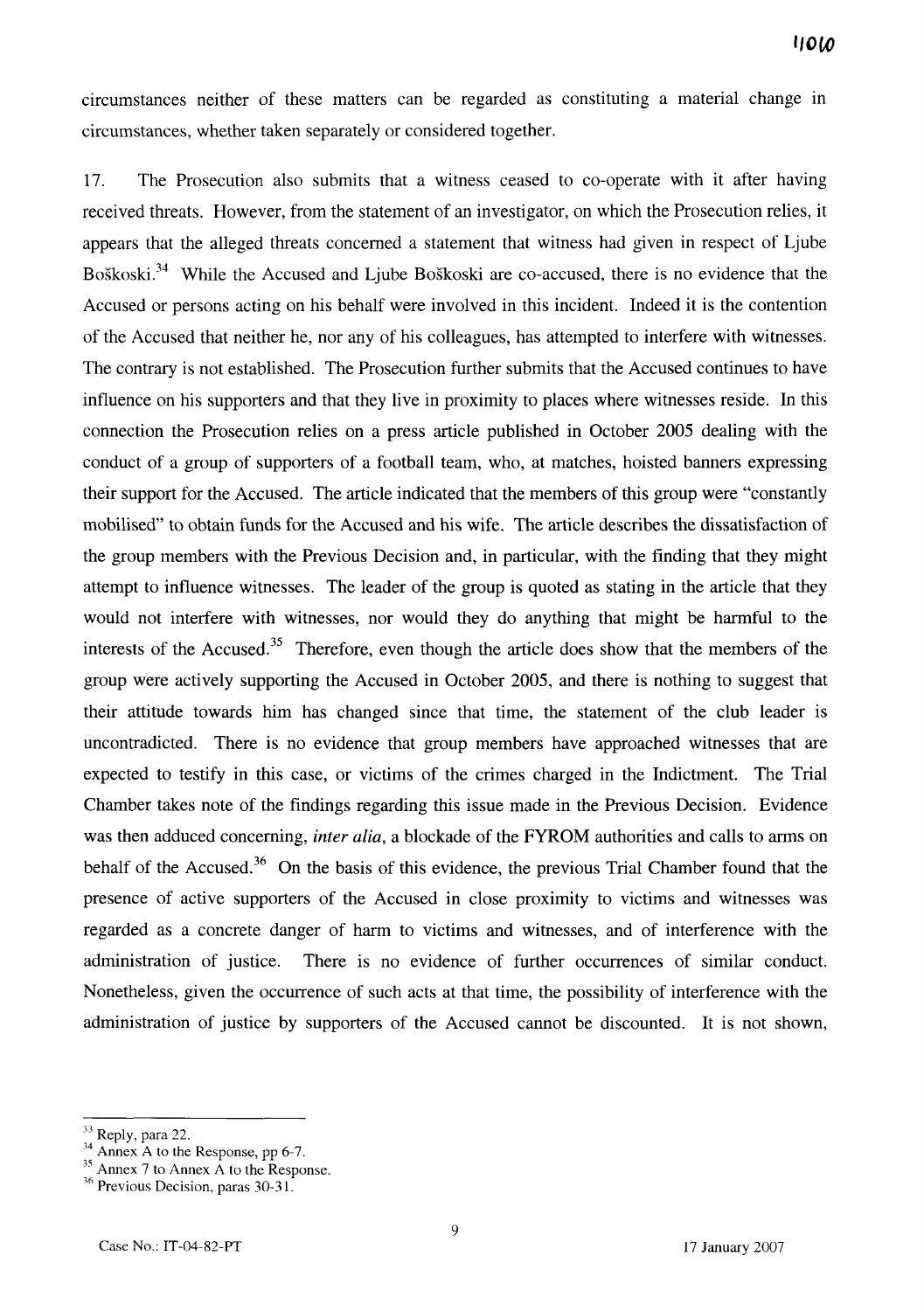however, that this risk can be expected to increase if the Accused is released.<sup>37</sup> The Chamber is left with the view, therefore, that the issue of whether supporters of the Accused are likely to engage in acts aimed at interference with witnesses or victims in the present case is little changed from the situation at the time of the Previous Decision and is not of high relevance for the present application for provisional release.

**18.** The Prosecution also contends that the Accused has a propensity for involvement in violent conduct. In particular, reliance is placed on an incident said to have taken place in March 2005 which involved a physical assault of an ethnic Albanian. It is not suggested that the alleged victim was a potential witness in the present case, or that he was a victim of any of the crimes charged in the Indictment. The Prosecution has provided copies of statements given to a Tribunal investigator by the victim of the alleged assault and his brother. The victim stated that several days after the incident, he heard from other people that Johan Tarčulovski had been among the attackers. He also stated that he recognised Johan Tarčulovski as one of his attackers from a photo in a newspaper and on television.<sup>38</sup> The other statement provided by the Prosecution is one given by a brother of the victim. The brother did not see the incident, but heard from a friend that it was Johan Tarčulovski and his group who had been involved in the attack.<sup>39</sup> There is a mention of the incident in the police records. However, the alleged perpetrators are recorded as "unknown" and "unidentified".<sup>40</sup> There is no reference to the Accused. The Accused contends that the statement given by the alleged victim is untrue.<sup>41</sup> The Trial Chamber is in no position to draw conclusions on the available material as to the Accused's alleged predisposition towards violence and, accordingly, it is not persuaded on the alleged basis of a predisposition to violence that the Accused may pose a danger to any person, within the meaning of the Rule, if released.

19. The Prosecution further submits that a number of witnesses deferred their decisions whether to seek protective measures until the results of the parliamentary elections in the FYROM were known. In response to this submission, the Accused observes that despite the return to power of the VMRO-DPMNE party after the elections in July 2006, which, according to the Prosecution, many witnesses feared, the Prosecution has not shown that any witness has sought protection in relation to these elections. This is al1 very vague. Even if some witnesses had actually requested protection in connection with the recent political changes, there is nothing to indicate that their fears relate to the Accused himself or that his release, if granted, would be likely to amplify them.

 $37$  The Appeals Chamber noted that the Previous Decision contained no specific finding that the club members The Appeals Chamber noted that the Previous Decision contained no spresented a greater risk with the Accused released; Appeals Decision, para 18.  $^{39}$  Annex 2 to Annex A to the Response.

<sup>&</sup>lt;sup>40</sup> Annex A to the Response, p 4.<br><sup>41</sup> Reply, para 27.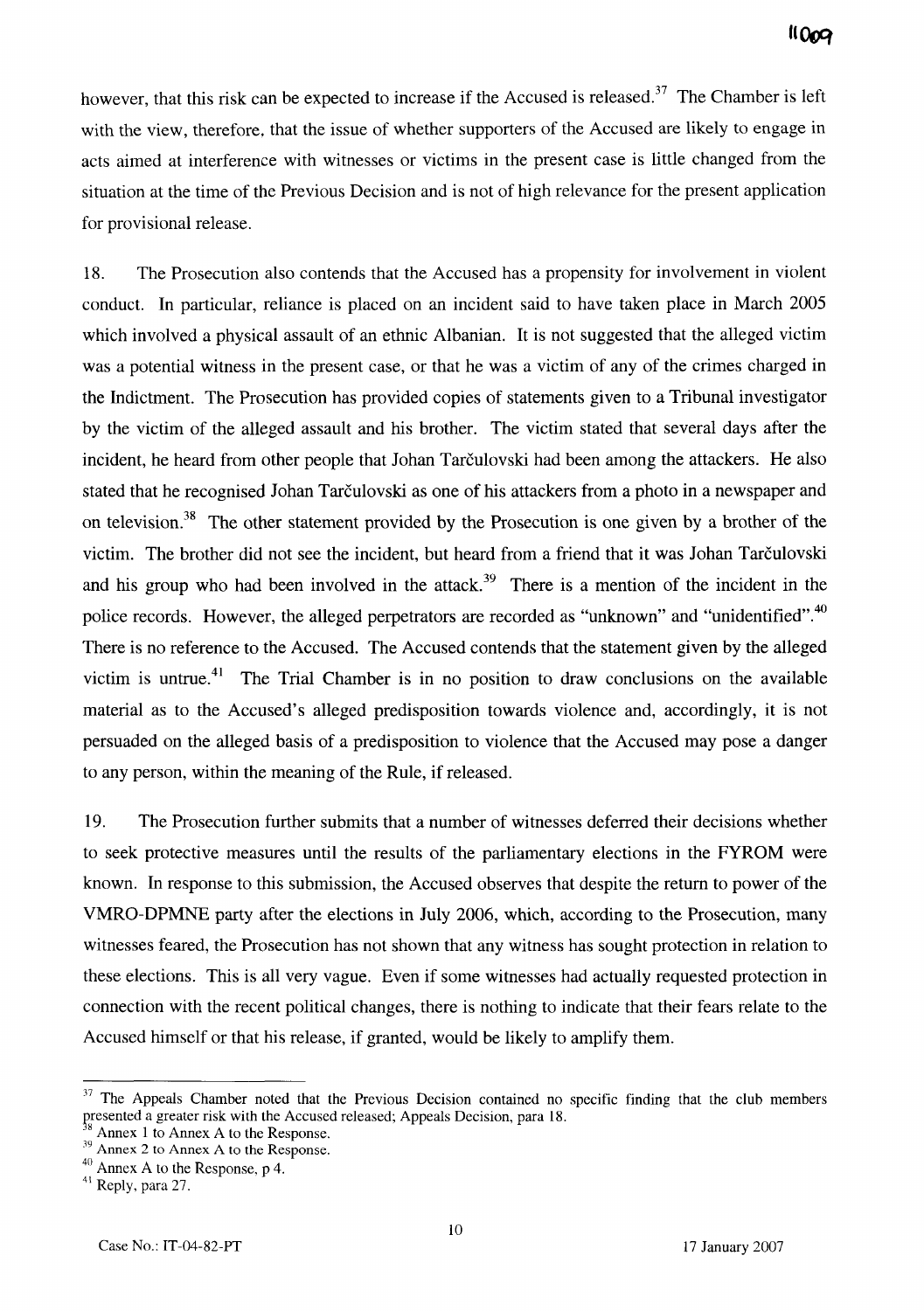20. The Prosecution contends that the Accused's incentive to flee and the risk of intimidation of witnesses have increased due to the disclosure of almost al1 witness statements. The Accused says that he received almost all statements before the time of the Previous Decision.<sup>42</sup> While the Prosecution refers to observations in decisions of the Tribunal, that the risk of flight may be at its highest right before the pronouncement of judgement, these observations are in the context of particular cases and draw on the likely effect of an accused having heard al1 the evidence and submissions in those cases.<sup>43</sup> If the evidence is strong, the personal evaluation of the accused may well persuade him that the risk of conviction is then high indeed. Every case must be evaluated on its circumstances. Even at the pre-trial stage an accused may well recognise that the chances of conviction are high. In the present case the Chamber is not able to conclude that the disclosure of witness statements is likely to have increased the Accused's incentive to flee at this stage. The Chamber takes note of the Accused's submission that he has been in the possession of most of witness statements for a longer time. Therefore, there is no basis for concluding that the risk of interference with witnesses has materially increased since the time of the Previous Decision. While the Chamber takes note of this argument of the Prosecution, it is not able to place any significant weight on it.

21. The Accused submits that his wife is expecting a baby and that he wishes to be with his family until the trial starts.<sup>44</sup> The Prosecution contends that this militates against the likelihood that the Accused will return for trial, if released, but there is no specific support for this contention and it is not highly persuasive. The Trial Charnber is mindful of the Accused's persona1 concern to maintain contact with his family, particularly at this time, but observes that this factor does not strongly support either of the opposing contentions. Hence the arriva1 of a baby is not of strong weight in the assessment of the likelihood of the Accused attending for trial or of the interests of justice in this case.

22. Having reviewed al1 the circumstances, and the particular submissions, the Chamber concludes that the Accused has failed to demonstrate that there has been a "material change in circumstances" since the date of the Previous Decision which would justify granting the Motion. Various of the new or changed circumstances relied on by each of the parties tell in opposing directions but do not, separately or together, constitute a material change. In particular, having reviewed the material put before it, the Chamber is not able to be satisfied that the Accused will appear for trial, if released. As discussed earlier, the Accused's evasive conduct in the past

 $^{2}$  Reply, para 32.

<sup>&</sup>lt;sup>3</sup> *Limaj* Decision, para 11.<br><sup>4</sup> Reply, para 30.